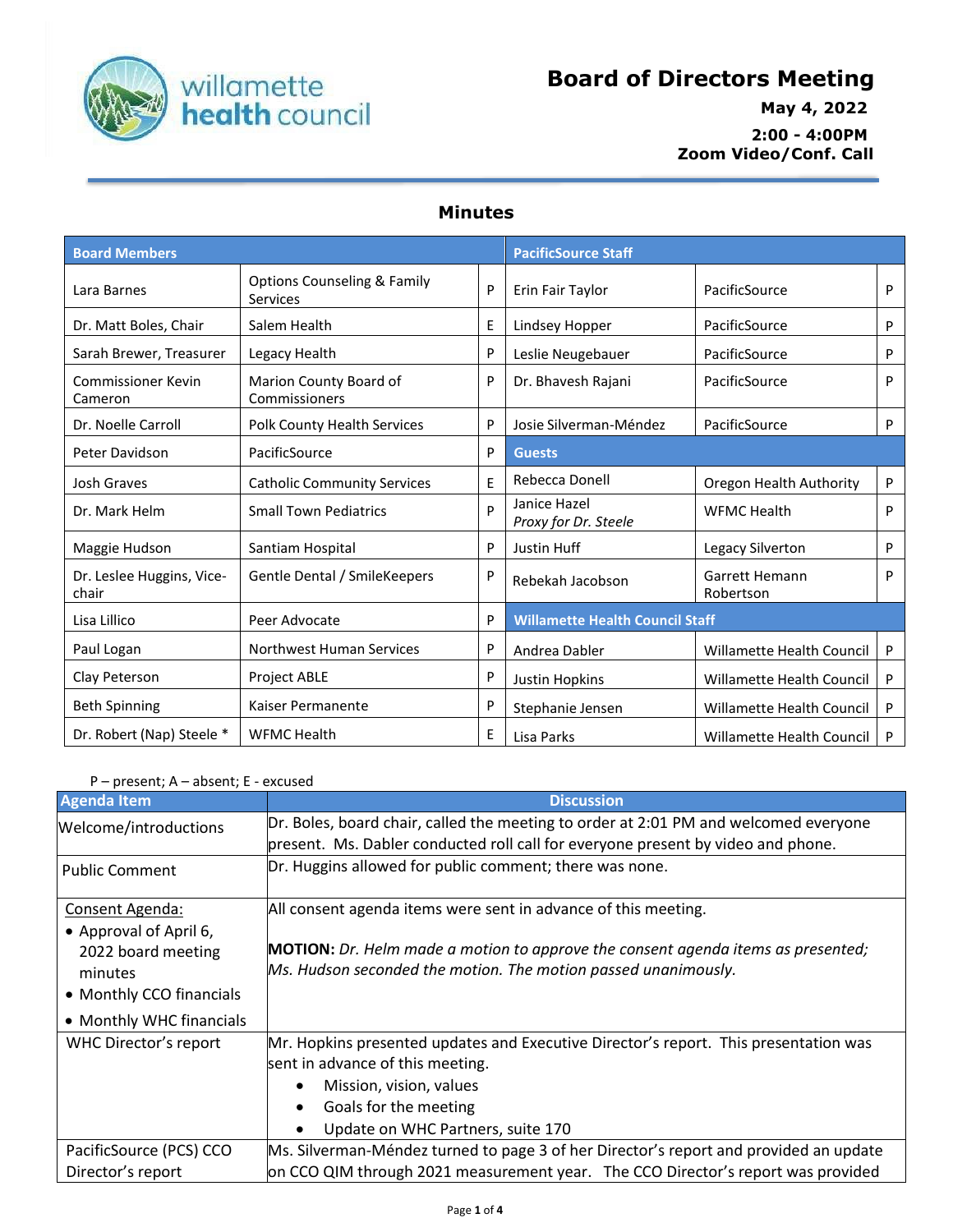| <b>Agenda Item</b>         | <b>Discussion</b>                                                                             |  |
|----------------------------|-----------------------------------------------------------------------------------------------|--|
| • Marion-Polk CCO 2021     | in the advance meeting packet. The report reflected positive results and Ms. Silverman-       |  |
| <b>Quality Incentive</b>   | Méndez gave kudos for the good work.                                                          |  |
| Metrics                    |                                                                                               |  |
| • Marion-Polk CCO          | Ms. Silverman-Méndez gave a rundown of the following CCO Performance Metrics for $1st$        |  |
| <b>Performance Metrics</b> | quarter, 2022.                                                                                |  |
|                            | Quality & Member Experience<br>$\bullet$                                                      |  |
|                            | CCO 2.0 Requirements<br>٠                                                                     |  |
|                            | <b>Financial Stability</b><br>٠                                                               |  |
|                            | Operations<br>$\bullet$                                                                       |  |
|                            | Ms. Jacobson, WHC Legal Counsel, gave a presentation on Nonprofit Governance & Conflict       |  |
|                            | of Interest for the board. These components are covered in the Oregon Office of Attorney      |  |
|                            | General publication for board members serving on nonprofit boards.                            |  |
|                            | Duty of Care                                                                                  |  |
|                            | $\triangleright$ Perform your duties in "good faith" with the care of an "ordinarily prudent" |  |
|                            | person" under similar circumstances.                                                          |  |
|                            | Duty of Loyalty<br>٠                                                                          |  |
|                            | $\triangleright$ "The WHC's Conflict of Interest Policy is aligned with guidance from         |  |
|                            | Oregon's Department of Justice on Nonprofit Service."                                         |  |
|                            | Duty of Lawfulness                                                                            |  |
|                            | $\triangleright$ Follow state and federal law                                                 |  |
|                            | Follow IRS rules and regulations related to tax-exempt status                                 |  |
|                            | Follow the organization's own bylaws, articles of incorporation, and polices<br>➤             |  |
|                            | Understanding your Responsibilities<br>٠                                                      |  |
|                            | Examples of Conflict of Interest<br>٠                                                         |  |
|                            | <b>Conflict of Interest Best Practices</b>                                                    |  |
|                            | $\triangleright$ Always disclose potential conflicts                                          |  |
|                            | Remember that your family members' interests are an extension of your                         |  |
|                            | interests                                                                                     |  |
|                            | Keep accurate and thorough recordkeeping and financial controls as<br>➤                       |  |
|                            | Embrace a culture of accountability and transparency within your board<br>➤                   |  |
|                            | and with all WHC's partners                                                                   |  |
|                            | Understanding WHC's Conflict of Interest Policy                                               |  |
|                            | $\triangleright$ Covered in detail with examples                                              |  |
|                            | Ms. Jacobson allowed time for group discussion and Q & A<br>➤                                 |  |
|                            |                                                                                               |  |
|                            | The WHC has drafted a Conflict of Interest Policy and Assurance Form. All board members       |  |
|                            | are asked to review both documents, sign, and return to the WHC, either to Mr. Hopkins or     |  |
|                            | Ms. Dabler. Both draft documents were provided in the meeting packet.                         |  |
| Committee updates          | Dr. Huggins invited committee chairs and co-chairs to give updates.                           |  |
| $\bullet$ Finance          |                                                                                               |  |
| • Clinical Advisory Panel  | Ms. Brewer provided and update from the April Finance Committee meeting.                      |  |
| • Community Advisory       | Ms. Hazel is the Finance Committee co-chair (with Ms. Brewer)<br>٠                            |  |
| Council                    | Next steps from Karly Hedricks's Cost of Care presentation.<br>٠                              |  |
| • Community Impact         | Quality Pool Planning and 2022 distribution and model<br>٠                                    |  |
| Committee                  | Parking lot topics:<br>٠                                                                      |  |
|                            | > Joint Management Agreement (JMA) next steps                                                 |  |
|                            | <b>Contracting principles</b><br>➤                                                            |  |
|                            | $\triangleright$ Quality pool model 2023                                                      |  |
|                            | QIM performance report<br>➤                                                                   |  |
|                            |                                                                                               |  |
|                            | Ms. Carroll gave an update on the Clinical Advisory Panel (CAP).                              |  |
|                            | The CAP is taking an "action-oriented" committee                                              |  |
|                            | Three areas of interest identified<br>$\bullet$                                               |  |
|                            | Clinical service and access<br>➤                                                              |  |
|                            | Workforce<br>➤                                                                                |  |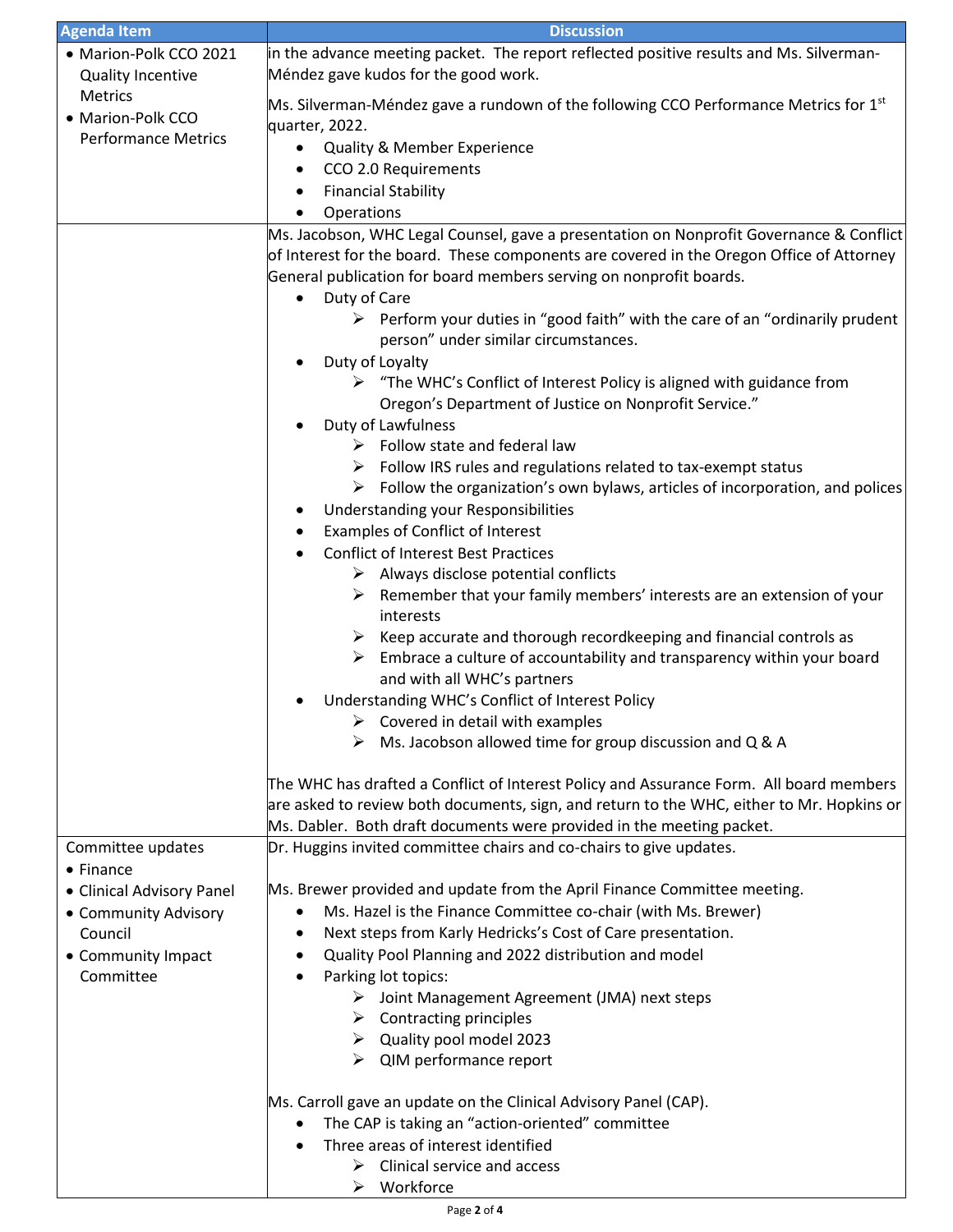| <b>Agenda Item</b>   | <b>Discussion</b>                                                                                                                                                                                                                                                                                                                                                                                                                                                                                                                                                                                                                                                                                                                                                                                                                                                                                                                                                                              |  |
|----------------------|------------------------------------------------------------------------------------------------------------------------------------------------------------------------------------------------------------------------------------------------------------------------------------------------------------------------------------------------------------------------------------------------------------------------------------------------------------------------------------------------------------------------------------------------------------------------------------------------------------------------------------------------------------------------------------------------------------------------------------------------------------------------------------------------------------------------------------------------------------------------------------------------------------------------------------------------------------------------------------------------|--|
|                      | $\triangleright$ Prevention education and outreach<br>Taking steps to identify problem statements<br>The prioritize problem statements, identify champions, and strategize<br>➤<br>Resolve areas of concern identified<br>➤<br>CAP committee member engagement has increased and gaining positive<br>$\bullet$<br>momentum and take shape<br>The CAP will be seeking interest and expertise from agency representatives to<br>$\bullet$<br>join workgroups<br>Dr. Rajani and Ms. Silverman-Méndez gave a Cost of Care presentation at the<br>$\bullet$<br>last CAP meeting<br>Ms. Parks has done a good job reaching out to partners and working to expand<br>$\bullet$<br>representation<br>Email Ms. Parks if you or someone you know is interested in learning about<br>٠<br>CAP or the workgroups lparks@willamettehealthcouncil.org                                                                                                                                                       |  |
|                      | Mr. Peterson provided the following CAC update<br>Ms. Lozier reviewed the Community Health Assessment (CHA) and Community<br>$\bullet$<br>Health Improvement Plan (CHIP)<br>ModivCare and Ms. Lozier, PacificSource, gave presentations on Non-Emergency<br>$\bullet$<br><b>Medical Transportation (NEMT)</b><br>Ms. Lozier sought input from the CAC on updating the NEMT flyer<br>٠<br>Presentation from Fair Housing Council and history of housing and policies<br>$\bullet$<br>$\triangleright$ Mr. Peterson recommended the history of housing presentation<br>Presentation from Arches - supporting people experiencing homeless in our<br>٠<br>community<br>Mr. Hopkins said the CAC is in the early planning stages of development of<br>listening sessions in specific communities (i.e., North Marion, canyon-area, West<br>Polk County, etc.)<br>$\triangleright$ Mr. Hopkins said he hopes to hire a consultant to assist with<br>development and planning for listening sessions |  |
|                      | Ms. Spinning gave a Community Impact Committee (CIC) update.<br>Spent last several months working on process for the investment and grant<br>process<br>Recently hosted community organizations and representatives to talk to the CIC.<br>> Presentation from Marion County Health Department Psychiatric Crisis<br>Center (PCC).<br>Future presentations from Arches and presentation on workforce<br>Mr. Hopkins said the WHC and CIC wants to hear more about Marion County's<br>٠<br>new crisis center, Salem City Council's mobile crisis unit, and Northwest Human<br>Services' 988,                                                                                                                                                                                                                                                                                                                                                                                                    |  |
| Board planning recap | Mr. Hopkins thanked everyone for their participation and meaningful discussion in the<br>breakout groups from the previous two board meetings. Mr. Hopkins summarized the<br>topics and action items from the groups.<br>Community investments<br>$\triangleright$ Priorities<br>$\triangleright$ Performance<br>$\triangleright$ Highlighting community investments<br><b>CCO Governance</b><br>$>$ JMA<br>$\triangleright$ WHC performance<br>$\triangleright$ Comparisons with other CCOs<br>Board development                                                                                                                                                                                                                                                                                                                                                                                                                                                                              |  |